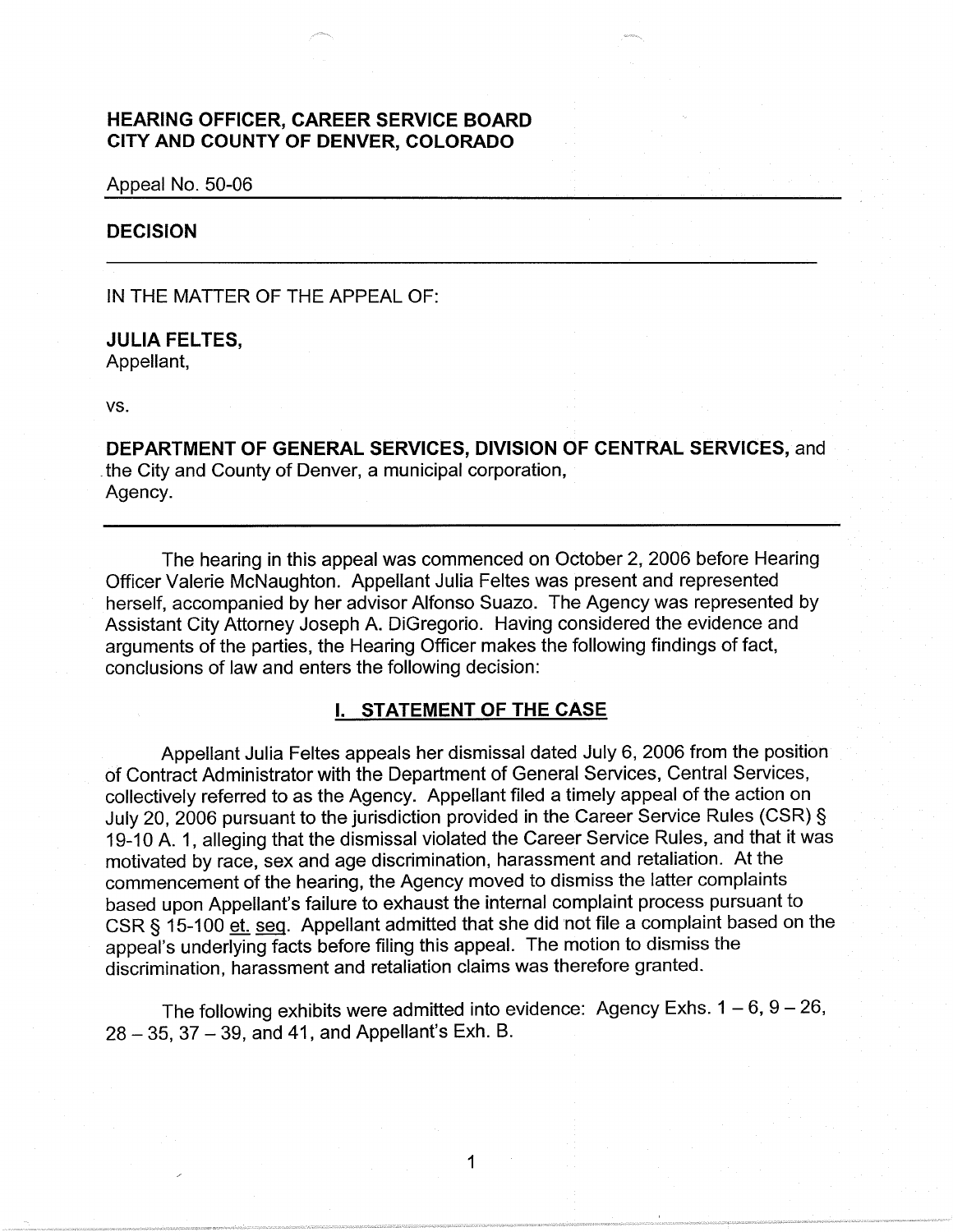## **II. ISSUES**

The following issues are raised in this appeal:

1. Did the Agency prove by a preponderance of the evidence that Appellant's conduct justified discipline under the Career Service Rules, and

2. Was dismissal justified under the CSR's progressive discipline rules?

## Ill. **FINDINGS OF FACT**

Appellant served as Administrative Operations Supervisor for the Central Services Division from 1998 to December 2005. In that position, Appellant performed accounting and budgeting functions and oversaw the office personnel, which was reduced in number from four to one by 2003. Appellant was reassigned to the nonsupervisory position of contract administrator in January 2006.

In September 2003, Appellant reconciled her excel spreadsheet of payroll clerk Roberta Lopez' leave records with that prepared by another clerk, Patti Peri. [Exhs. 24, 25.] In October 2003, during a routine review of Ms. Lopez' pay and leave, Appellant discovered that Ms. Lopez had not subtracted leave without pay (LWOP) from her paycheck, which resulted in her inappropriate receipt of a full paycheck. As a result, Appellant instructed Ms. Lopez to deduct pay for the LWOP hours from her paycheck by no later than the end of 2003. In late October, based upon Ms. Lopez' actions and the loss of trust they caused, Appellant and her supervisor, Division Director Carolyn K. Woolsey, decided to train Administrative Support Assistant (ASA) II Esperanza Ortega in Ms. Lopez's payroll duties, and gradually have Ms. Ortega take over those duties once the new payroll system was in place in 2004. From October to December 2003, Ms. Lopez continued to handle some payroll duties, including running the balancing register that controlled the amount of the Division paychecks.  $[Exhs. 19 - 23.]$ Appellant gave Ms. Lopez a "meets expectations" rating for the period ending October 16, 2003, and made no mention of these performance issues. [Exh. 28.]

On Nov. 25, 2003, an employee donated 40 hours of sick leave to Ms. Lopez. On Dec. 9, 2003, Ms. Lopez called Career Service Authority (CSA) payroll assistant Deborah Saraceno to request that this donated sick leave be backdated to May 2003 in order to allow her to cover some time off for which Ms. Lopez had no paid sick leave. [Exhs. 32, 39.] CSR§ 11-34 a) prohibits the use of sick leave in advance of accrual. That request was denied. [Exhs.  $31 - 33$ .]

In October 2004, the city Auditor's Office began an operational and performance audit of the Central Services Division at the request of Luis Colon, the new Manager of the Department of General Services. As a part of that audit, Lead Auditor Sonia Montano examined the Division's 2003 leave and payroll records, including Appellant's excel spreadsheets of Ms. Lopez' leave hours. As to the leave issues, the audit concluded that "employees were inappropriately allowed to use leave", the failure to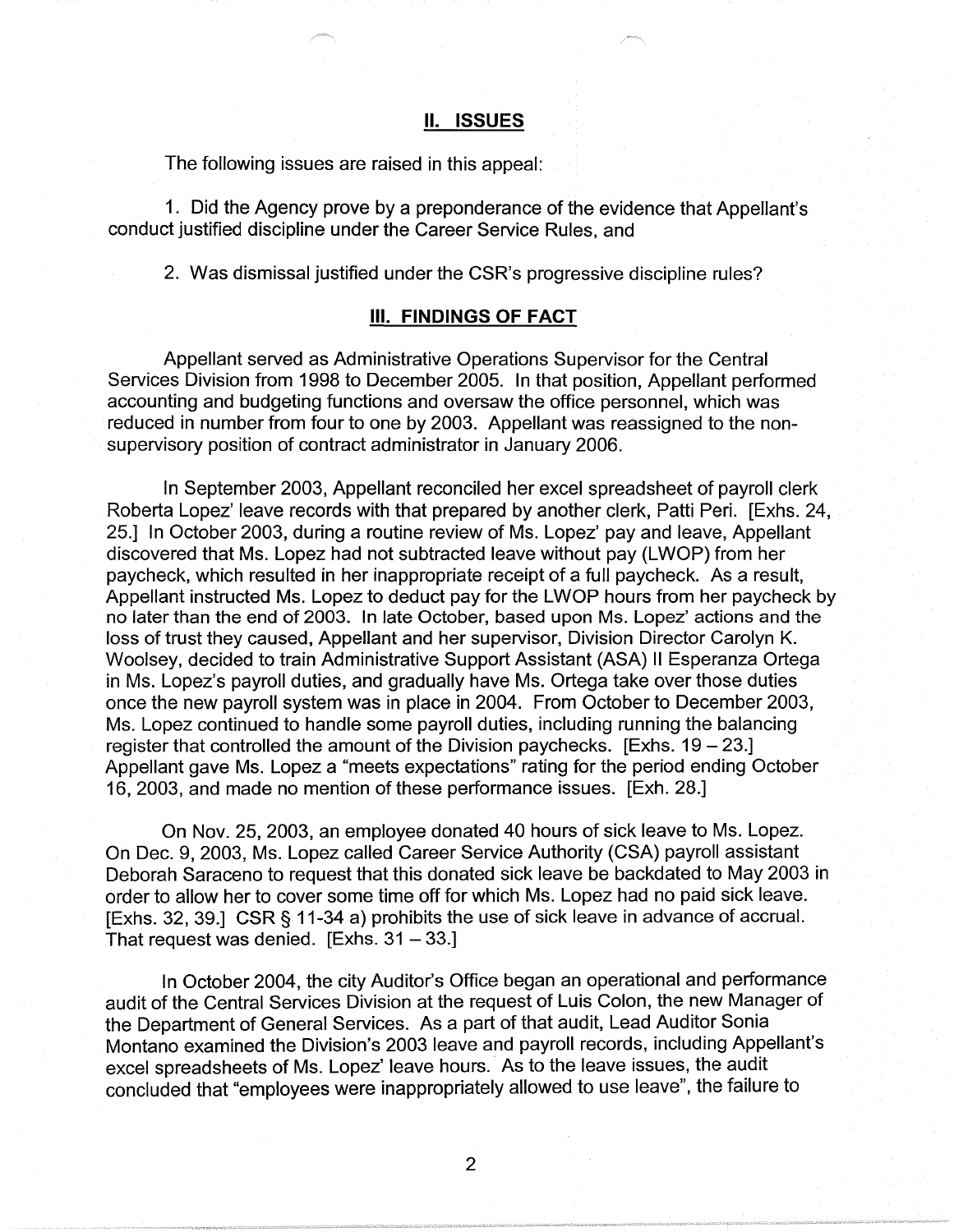reconcile leave records led to incorrect leave balances, and donated sick leave was taken before it was available. These findings were based upon Ms. Lopez' failure to take LWOP and her use of donated sick leave. "When these transactions occurred the employee was in charge of payroll and leave accounting at Central Services. Therefore, the employee took advantage of their position for personal benefit. Management oversight of this employee's activities was lacking." [Exh. 2, pp. 5, 13.]

As a result of the findings of this audit announced at the October 2005 exit meeting with Agency officials, Human Resources Analyst Regina Garcia was ordered to conduct an investigation focusing on payroll issues and the use of LWOP within the Division. After assembling the 2003 records, she found that Ms. Lopez had not included her LWOP on the balancing registers, which allowed Ms. Lopez to be paid a full paycheck. Ms. Garcia recommended to Ms. Lopez's current supervisor, Controller Bill Riedell, that Ms. Lopez be disciplined. He agreed, and served Ms. Lopez a notice that discipline was being contemplated against her. At the predisciplinary meeting, Ms. Lopez presented to Mr. Riedell a letter from Appellant stating that she had already administered a verbal warning to Ms. Lopez on October 7, 2003, and had in addition stripped Ms. Lopez of her payroll and leave accounting duties based on her inaccurate leave accounting. [Exh. 4.]

Mr. Riedell then suspended the disciplinary proceedings against Ms. Lopez, and investigated her claim that she had already been disciplined, as that would prevent any other discipline based on the same misconduct. Mr. Riedell determined from Ms. Lopez' leave slips that she was not at work on October 7, 2003, the date Appellant claimed she had administered the verbal warning. Appellant later stated she was mistaken about the date, and that the verbal warning was given on October 8, 2003, but that her only record of it was in a journal she kept at home. Mr. Riedell requested that Appellant bring in the journal in order to confirm the discipline.

At first, Appellant refused to bring in the journal, citing that she did not wish him to see her personal journal. On Jan. 27, 2006, after being ordered to produce it by her supervisor Darryl Winer and assured she could redact any personal information, Appellant gave the journal to Mr. Winer, who met with Mr. Reidell and Appellant to review the relevant entries. Mr. Reidell noted that the journal began on October 6, 2003, appeared to be new, and was for the most part written in the same ink and handwriting. The entry for October 8<sup>th</sup> stated, "Gave Roberta a verbal warning concerning her use of sick leave and payroll mistakes." There was no mention of a change in Ms. Lopez' duties. [Exh. 8.]

Because the journal did not clearly resolve the issue, Mr. Riedell requested further investigation. Ms. Garcia informed him that she had located a written documentation of a verbal warning issued by Appellant on another employee, which was placed in that employee's personnel file in accordance with Agency practice. This established that Appellant was aware of the proper Agency procedure for issuance of a verbal warning. Ms. Garcia also determined that Ms. Lopez was allowed to continue the inappropriate leave and pay practices after Appellant stated she had removed those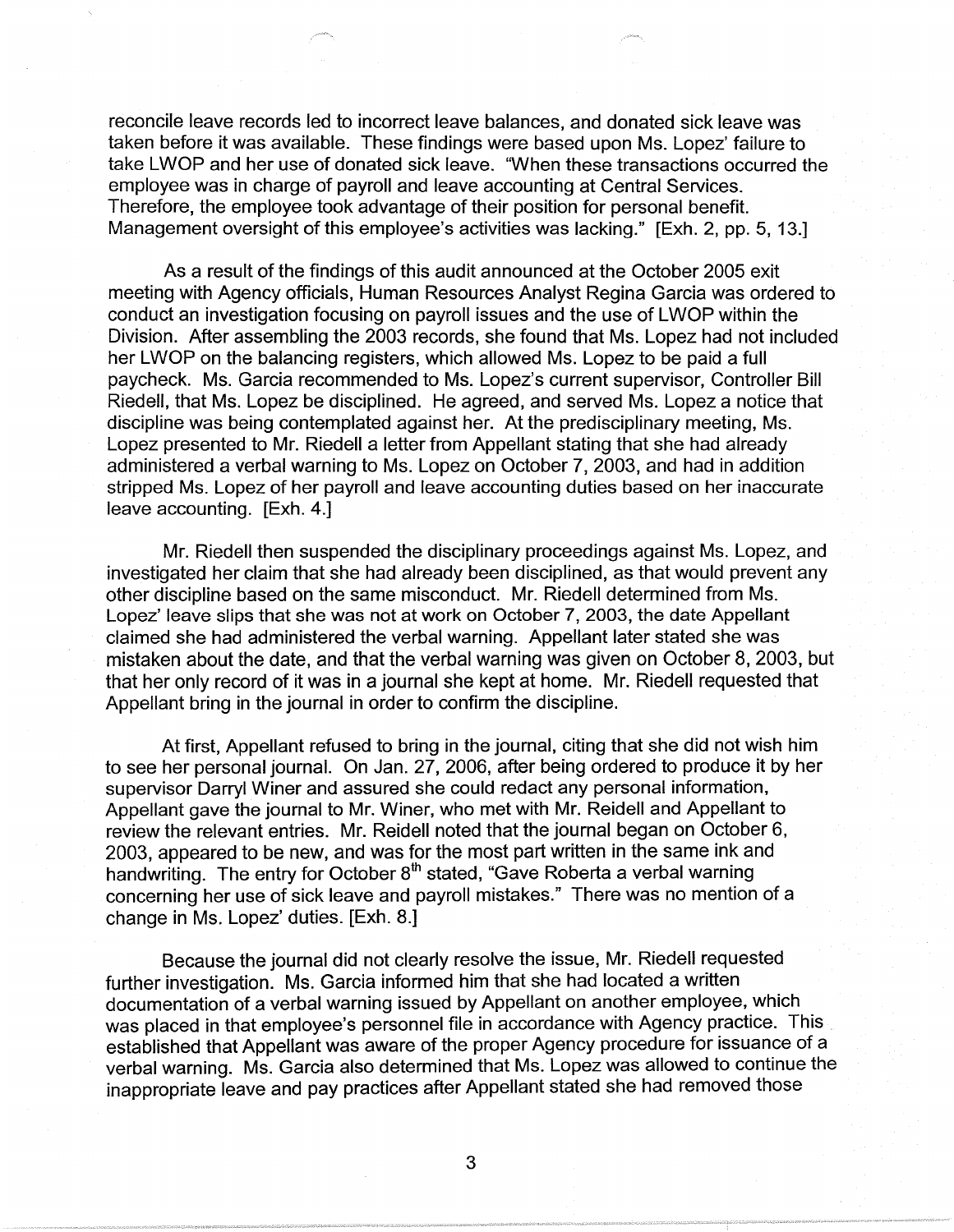duties from her. Mr. Riedell concluded that Ms. Lopez had not been given previous discipline for her use of leave, and imposed a three-week suspension. That suspension was appealed. The Agency and Ms. Lopez settled the appeal by the city's repayment of the amount taken for the suspension, in return for Ms. Lopez' withdrawal of her discrimination charge, and her statement that Appellant did not give her a verbal warning in October 2003 for the pay and leave practices which led to the suspension. [Exh. 5.]

Former Director of Central Services Darryl Winer became Appellant's supervisor in August 2005. At that time, he reviewed Appellant's six previous disciplinary actions, and informed Appellant she would be starting with a clean slate with him, as he believed his job was to "knock down hurdles" in order to give his employees the opportunity to succeed. Mr. Winer became informed of the controversy surrounding Ms. Lopez when Mr. Riedell asked him to order Appellant to produce the journal. In the subsequent investigation of Ms. Lopez' leave practices, Mr. Winer determined that Appellant continued to approve Ms. Lopez's balancing registers which allowed Ms. Lopez to receive full pay despite LWOP shown on her leave slips, and that Ms. Lopez had been paid for a total of 92.5 hours she had not worked up to the end of October 2003. [Exh. 1.] The balancing registers showed that the first repayment of eight hours of unearned pay was not deducted until Dec. 2003, contrary to Appellant's account of the reprimand. [Exh. 22, p. 2.]

At the same time, Ms. Lopez's use of donated sick leave was investigated. Ms. Garcia determined that Ms. Lopez had attempted to obtain pay for donated sick leave before it was donated, in violation of the CSR. In addition, Ms. Garcia found that Appellant had taken a sick leave donation form from a donor and dated it inaccurately in order to allow Ms. Lopez to use it to cover time that would have otherwise been LWOP. [Exh. 37.] Ms. Garcia compared the excel spreadsheets prepared by Appellant and another employee, and determined that Appellant had added 68 hours of donated sick leave to Ms. Lopez' credit before the donation occurred. [Exhs. 24, 25.]

Finally, the Agency investigated Appellant's written statement submitted on behalf of Ms. Lopez, and in particular her statement that she had stripped Ms. Lopez of her leave and payroll duties. [Exh. 4.] Mr. Winer interviewed Ms. Ortega and reviewed pay and leave records. He concluded that this was not true.

Based on these findings, disciplinary action was initiated against Appellant. At the predisciplinary meeting, Appellant stated that, in addition to noting Ms. Lopez' verbal warning in her journal, she had recorded it on her calendar, but that the calendar was lost during the move. Mr. Winer found it "greatly concerning" that Appellant raised this for the first time six months after the issue was first raised, in spite of the importance of that issue in Ms. Lopez' and Appellant's own discipline. [Exh. 1-12.]

Appellant offered her journal into evidence, and it was admitted without objection as Appellant's Exhibit B. The Agency did not receive or request a copy of the journal. After reviewing the 56 pages on which there are entries, I find that the journal is a daily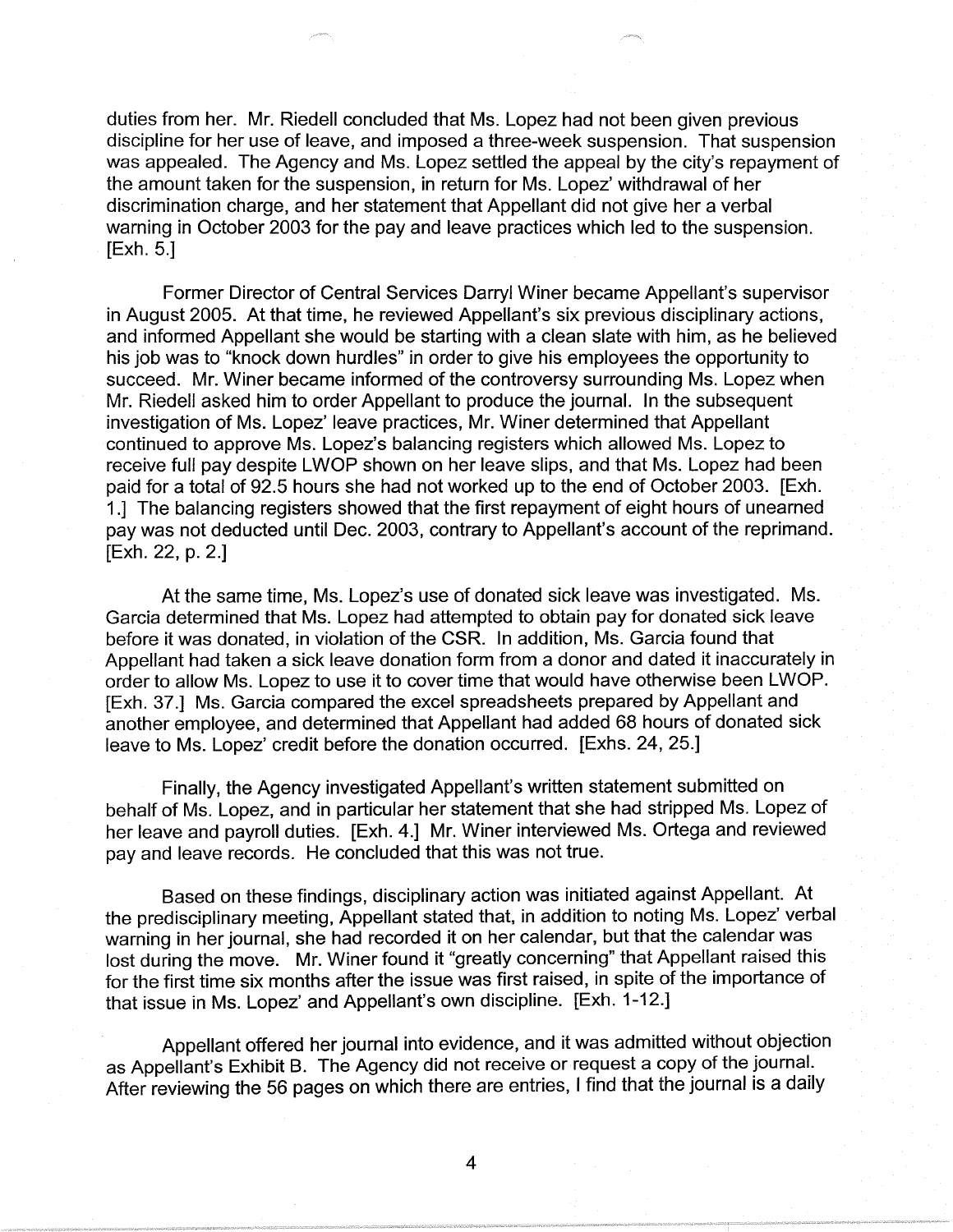record of work performed by Appellant in her job from Oct. 6, 2003 to May 19, 2004, with additional entries on July 13 and 14, 2004. Appellant testified that she initially refused to bring in the journal because it contained her feelings about her job, including her opinions of Agency Manager Luis Colon and former Manager Dan Barbie. My review of the journal revealed that it contains no personal entries, and only four entries mentioning Mr. Colon or Mr. Barbie, none of which were critical or personal in nature.

Appellant stipulated that the LWOP listed in her dismissal letter from Jan. 1, 2003 to Nov. 21, 2003 for fifteen pay periods was not deducted from Ms. Lopez' pay in the appropriate pay period. The dismissal letter lists a total of 92.5 hours of LWOP over that period, and Appellant does not dispute that amount.

The Agency terminated Appellant after consideration of the above facts, her work history, and her previous disciplinary actions, by then seven in number, including three suspensions in the past year. Mr. Winer concluded that Appellant's actions constituted a premeditated cover-up of inappropriate conduct, and represented a fundamental lack of honesty which destroyed his trust in Appellant. Based on that conclusion and Appellant's previous long disciplinary record, Mr. Winer imposed the penalty of termination.

## **IV. ANALYSIS**

#### 1. Propriety of Discipline under the Career Service Rules

In an appeal of a disciplinary action, the Agency has the burden to prove the action was taken in conformity with the Rule 16 of the Career Service Rules, and that the degree of discipline was reasonably related to the seriousness of the offense, taking into consideration the employee's past record. CSR§ 16-20; In re Roberts, CSA 179- 04, 3 (6/29/05).

### A. CSR § 16-60 A. Neglect of duty

The Agency first asserts that Appellant's actions constituted neglect of duty under CSR 16-60 A. The term "neglect of duty" in the public employment context has been defined as the neglect or failure to perform a duty required by virtue of office or law. State ex rel. Hardie v. Coleman, 155 So. 129, 132 (Fla. 1934); cited by Overton v. Goldsboro City Board of Education, 283 S.E.2d 495,499 (N.C. 1981). While the definition "remains an abstraction until viewed in the light of the facts surrounding a particular case", a supervisor manifestly neglects his duty when he allows his subordinates to perform their duties in an obviously inaccurate manner over an extended period of time. See Gubser v. Dept. of Employment, 271 Cal.App.2d 240, 242 (Cal.App. 1969). In states having a similar ground for dismissal of a public employee, their appellate courts have indicated that a violation requires proof of knowledge or intent. "[D]ismissal ... on this ground alone cannot be sustained unless it is proven that a reasonable man under those same circumstances would have recognized the duty and would have considered himself obligated to conform." Overton, supra, at 500. "The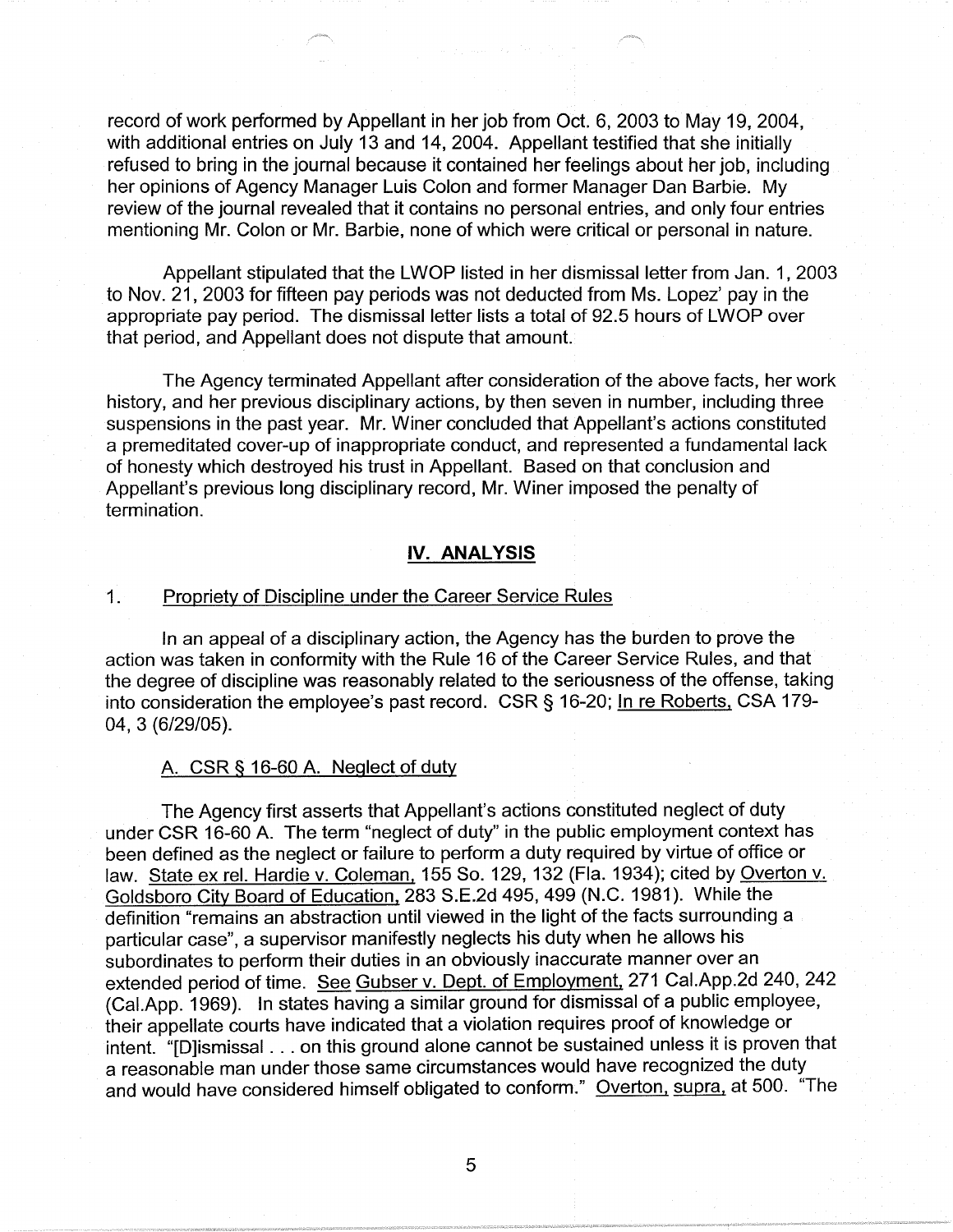phrase 'neglect of duty' ... means an intentional or grossly negligent failure to exercise due diligence in the performance of a known official duty." Gubser. supra.

Here, Appellant's employment required her to supervise her payroll clerk's performance of payroll and leave reporting, and in particular her clerk's reporting of her own leave. In violation of this duty, Appellant allowed her clerk to run the balancing registers for payroll without deducting her own leave without pay. As a result, her clerk received pay for work not performed. Even after Appellant discovered that her clerk had been doing this for at least eight months, Appellant took no action to prevent her clerk from continuing to do the same thing for the remaining four months of 2003. In addition, Appellant failed to take steps to assure that over eight days of donated sick leave was not taken until the donations occurred, in violation of CSR § 11-34. Appellant was on actual notice of Ms. Lopez's improper leave and pay practices as of at least October 8, 2003, but continued to allow those practices to continue. These actions constituted neglect of Appellant's duties in her then-current assignment of Administrative Operations Supervisor.

## B. CSR § 16-60 B. Carelessness in the performance of duties

An employee is careless in violation of this rule when she is heedless of an important work duty, resulting in potential or actual significant harm. In re Owoeye, CSA 11-05, 5 (6/10/05). A person exercises reasonable care when she acts with that degree of care which reasonable persons use under similar circumstances. See Black's Law Dictionary 146 (abr.  $6<sup>th</sup>$  ed. 1991.)

Appellant admitted that she failed to supervise her payroll clerk in the performance of her duties, resulting in the city's overpayment of wages to the clerk. The Agency also established that Appellant allowed the clerk to take donated sick leave before the donation occurred, in violation of Career Service leave rules. Appellant offered no rebuttal to the credible testimony and records that corroborated that testimony. I find that the Agency proved that Appellant was careless in the performance of her duties in violation of CSR§ 16-60 B.

### C. CSR§ 16-60 E. Any act of dishonesty

In support of this allegation, the Agency offered testimony and supporting exhibits that Appellant: 1) added an inaccurate date on a donation of sick leave in order to allow her payroll clerk to use the leave before it was donated; 2) created a fake personal journal covering eight months showing a verbal warning that did not occur in order to prevent her clerk from further discipline for misconduct; 3) recorded 68 hours of donated sick leave that did not exist onto her August 2003 excel spreadsheet for Ms. Lopez; and 4) lied to her supervisors about the events surrounding the claimed verbal warning and her performance of her duties.

The sole contested factual issue as to this allegation is whether Appellant manufactured the journal submitted as Exhibit B; in particular the entry dated Oct. 8,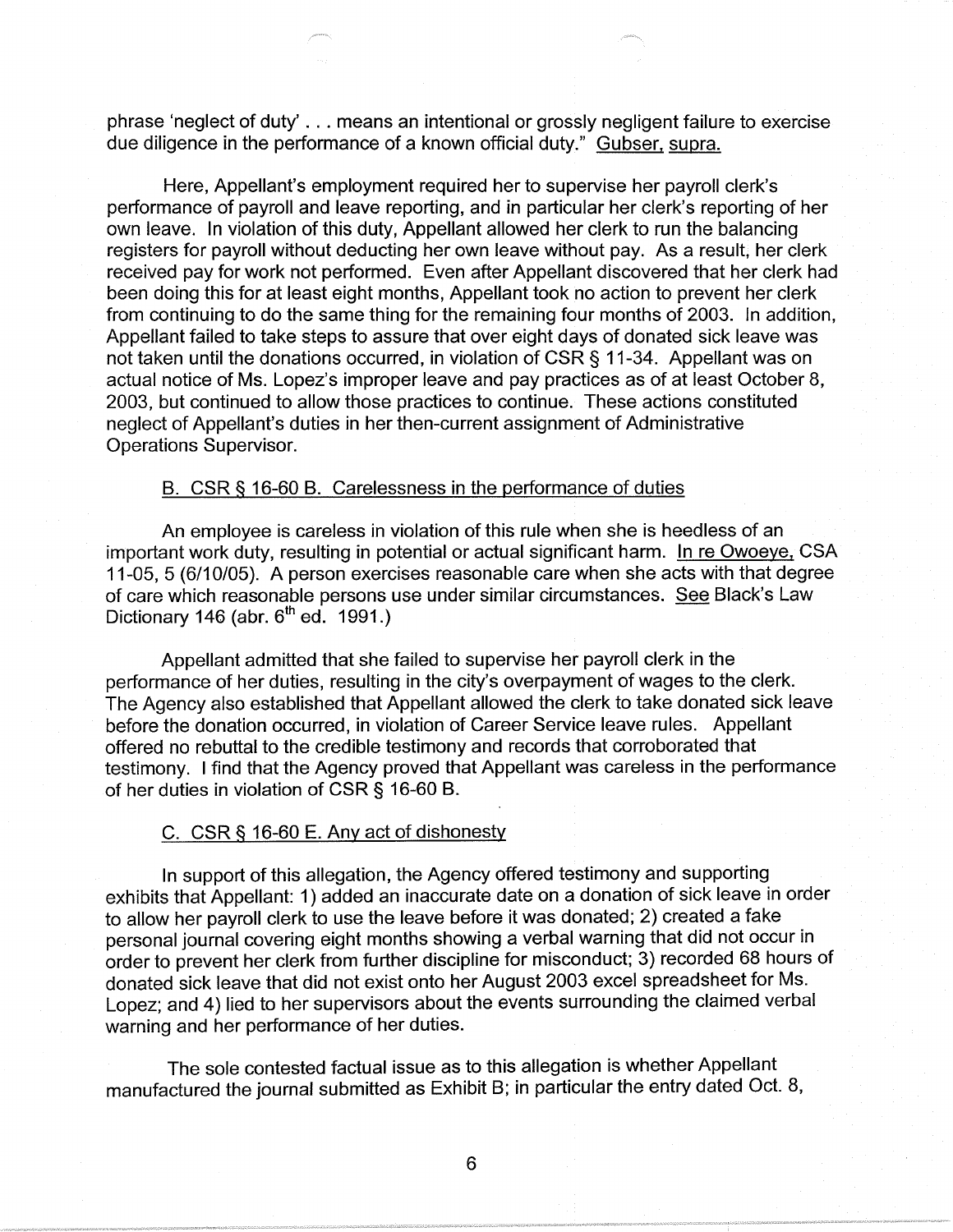2003 showing that she gave Ms. Lopez a verbal warning. [Exhs. 3, B.] Only one sentence of this one-page entry is devoted to the verbal warning, which it states was given for the "use of sick leave and payroll mistakes," rather than LWOP. The entry contains no mention that Appellant removed Ms. Lopez' payroll duties. At her predisciplinary meeting on Jan. 18, 2006, Ms. Lopez presented Appellant's statement about the verbal warning, which gave a much more detailed version of the warning, a different date, and that she "stripped "Ms. Lopez of her payroll responsibilities at that time. [Exh. 4.] It is undisputed that a verbal warning was never placed in Ms. Lopez' personnel file, and that Ms. Lopez continued to perform payroll duties, including those related to her own leave and pay. Ms. Lopez' PEPR dated only 10 days thereafter contains no mention of the performance problems or the removal of duties. Most convincingly, Ms. Ortega testified that she performed only payroll backup until the beginning of 2004, and was not trained in payroll until that time.

I find that Appellant altered official records related to donated leave, and lied to her supervisors with regard to her duty to administer disciplinary action, acts of dishonesty which violated CSR § 16-60 E.

# D. CSR § 16-60 Z. Conduct prejudicial to the Agency

The Agency did not submit specific evidence or argument in support of this charge, which was added to the Career Service Rules by amendment dated June 12, 2006. The rule requires proof of conduct that negatively impacts "the good order and effectiveness" or reputation of an agency, or that compromises the integrity of the City. The damage done by Appellant's misconduct was confined to an overpayment of about two weeks in wages, which was repaid within a few months. The Agency has not proven that the misconduct reflected on the Agency's reputation through any public disclosure, or that the integrity of the City has been compromised in any respect. I therefore find that the Agency has not established a violation of this section.

### 2. Appropriateness of Penalty

Discipline under the Career Service Rules is corrective in nature, and must be reasonably related to the seriousness of the offense, taking into consideration an employee's record, including past discipline. CSR§ 16-20. An employee's failure to correct behavior after previous discipline may be considered in determining the appropriate penalty for later offenses. CSR § 16-50.

The Agency demonstrated that Appellant neglected her supervisory duties, performed those duties carelessly, falsified official records, and lied to her supervisors orally and in writing over the course of the 2 1/2 years covered by this series of events. The Agency took into consideration that Appellant's behavior was a premeditated pattern of false statements in an attempt to cover up a payroll clerk's dishonesty, which resulted in a financial impact to the City, albeit a minor one. Darryl Winer, Appellant's supervisor and the deciding official, testified that Appellant was the only employee he